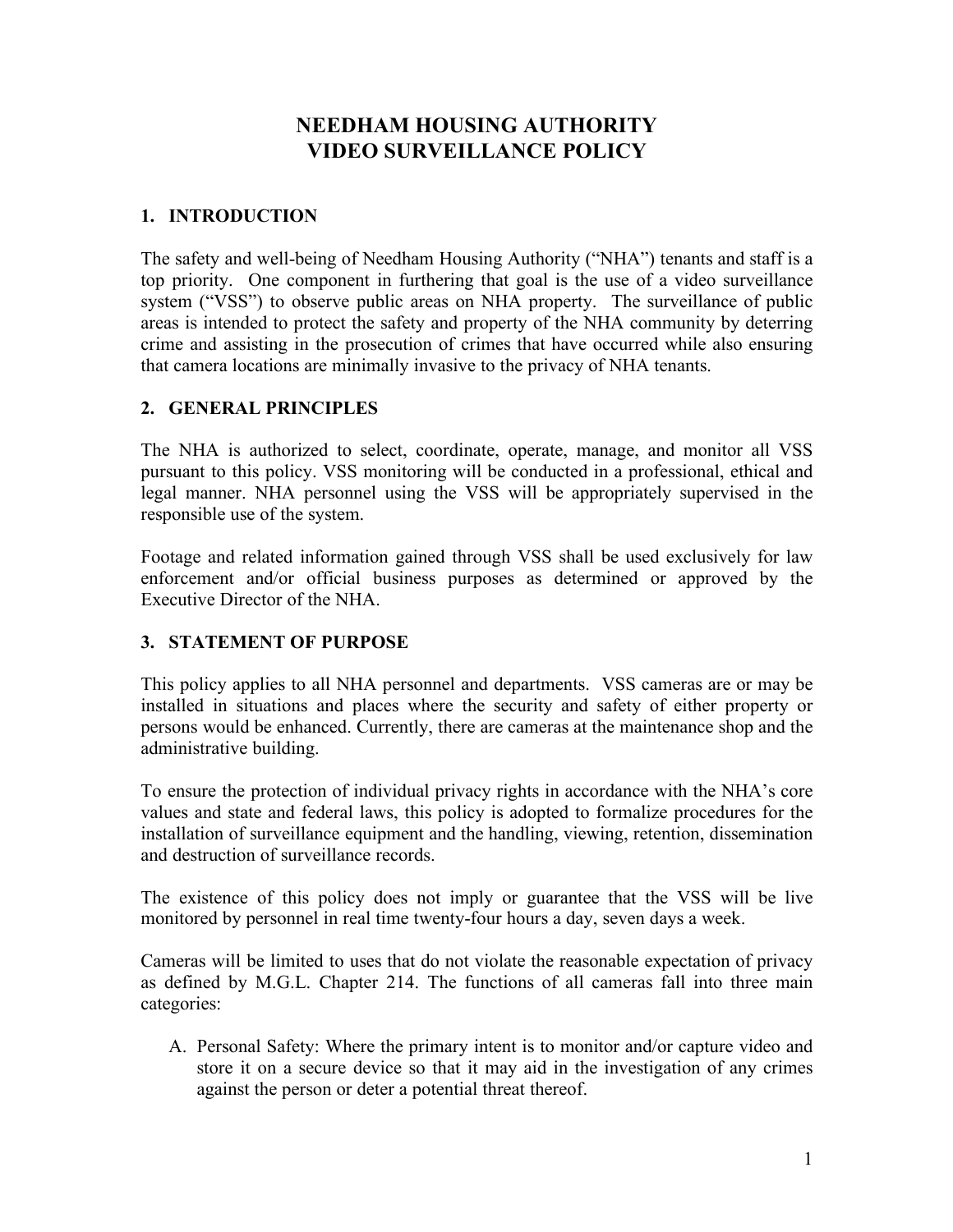- B. Property Protection: Where the primary intent is monitor and/or capture video and store it on a secure device so that it may aid in the investigation of any crimes against property or deter a potential threat thereof.
- C. Extended Responsibility: Other official uses as determined or approved by the Executive Director of the NHA.

## **4. APPROPRIATE USE AND CONFIDENTIALITY**

All VSS images and captures are the sole and confidential property of the NHA. No footage shall be shown, disclosed or disseminated to the media, public, internet or any other unauthorized person(s) without prior written approval from the Executive Director.

All information and/or observations made available through the VSS shall only be used for law enforcement purposes or other official purposes as determined or approved by the Executive Director.

## **5. RESPONSIBILITIES AND AUTHORITY**

Responsibility for oversight of the VSS and associated policies, standards and practices is delegated by the Executive Director. These responsibilities include:

- 1. Procurement, deployment and use of the camera systems.
- 2. Coordinating evaluation and analysis of the most effective placement of cameras.
- 3. Authorizing the placement of all cameras.
- 4. Authorizing the purchase of any new camera systems.
- 5. Reviewing existing camera systems and installations and providing feedback and recommending required changes to bring them into compliance with this policy.
- 6. Creating and approving NHA standards and procedures for cameras and their use.

# **6. MONITORING AND REVIEW**

- 1. Authorized NHA personnel may monitor and review live camera feeds and bookmark footage as needed to enhance public safety or for other official purposes.
- 2. The Executive Director of the NHA may assign select police personnel to review live camera feeds, bookmark footage and access and/or record and/or download archived footage in order to aid in investigations or enhance public safety.